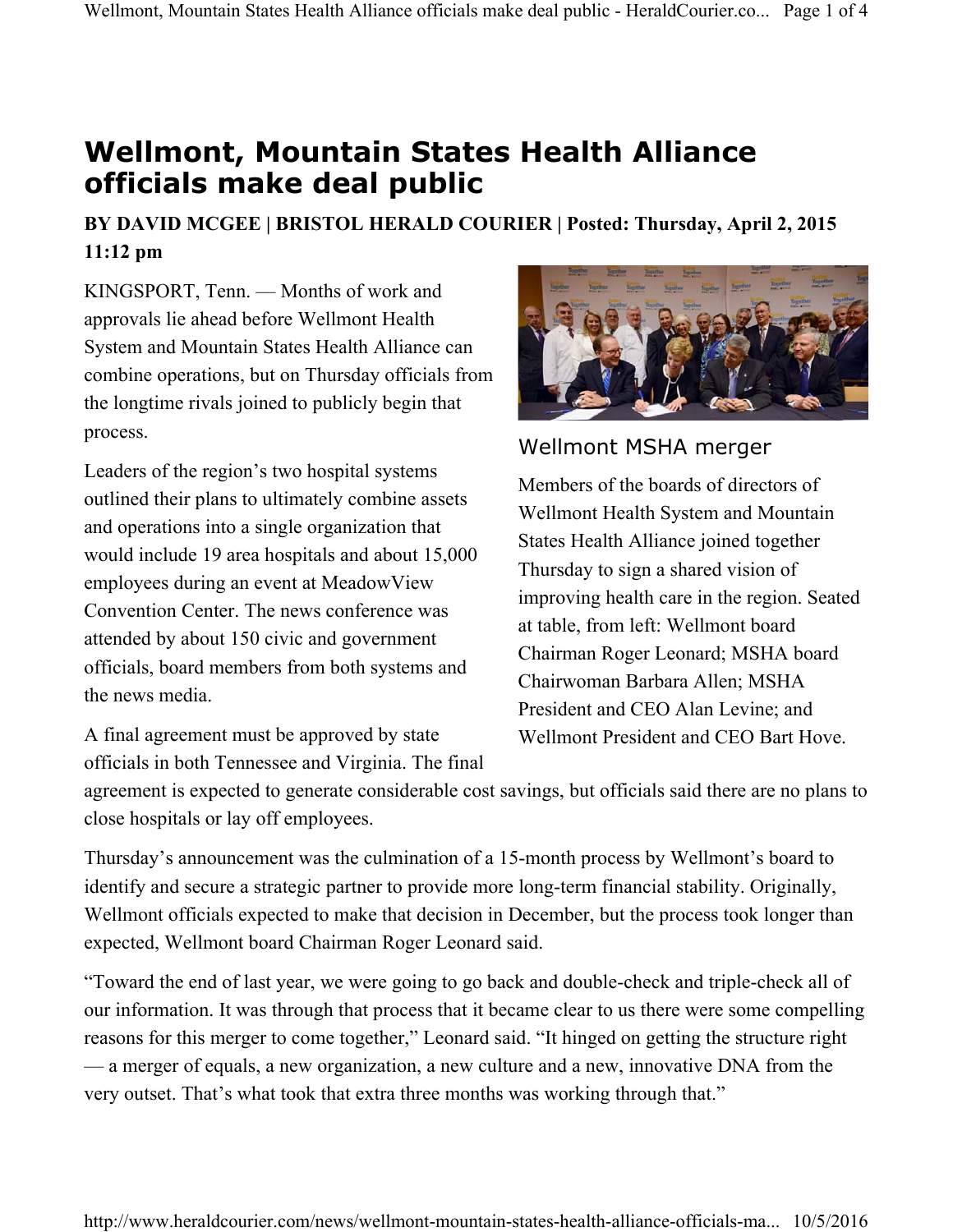At least one other not-for-profit system and two for-profit health care systems remained interested as recently as February, Leonard said.

While there was vocal community support for Mountain States during much of that time, the deal really came together in recent months. Barbara Allen, chairwoman of the MSHA board, said that board also recognized financial challenges on its horizon and she credited Mountain States CEO Alan Levine for helping bring the two sides together.

"I have to give a lot of credit to Alan," she said. "When he came to this area, he opened our eyes to the possibilities of what could be achieved through a merger — elimination of the duplication of services, redirection of resources to meet the community needs. I think that turned the tide. At our basis level, although for years we've been very fierce competitors, I truly believe everyone has the best interest of the region at heart. It was time to see if we could collaboratively look forward."

Leonard said the agreement was mutually developed and he credited Levine for his insistence on improving mental health services as helping to sway Wellmont toward MSHA. A former state health secretary in Florida and Louisiana, Levine took over at MSHA in January 2014.

"What my board and I talked about — when we first discussed whether to make a proposal [to Wellmont] — was we don't want this to just be a hospital transaction. If we're going to do something, it's got to dramatically change our trajectory in terms of public health. If we couldn't offer that, it isn't something we wanted to do because it wouldn't have been different," Levine said.

"You have two boards that are very passionate about the systems they operate. There is a lot of history between the systems. But I think everybody came to the conclusion nobody wanted to look backward, everybody wanted to look forward," Levine added. "I think we've come together to create something that will be very unique, very positive and very impactful."

This week, the boards of directors of both systems unanimously approved a term sheet that outlines the basic framework of how the merger is to occur. At Thursday's ceremony, they also signed a shared vision statement to improve regional health care.

That vision identifies 13 objectives for the combined system, including: becoming one of the strongest health care systems in the nation; being attractive to physicians and other health care professionals; creating new models of joint physician-administrative leadership; finding ways to lower costs for patients and businesses; long-term financial stability; becoming a national model for rural health care delivery; and creating an efficient system that helps attract employers to the region.

The proposed merger is expected to take the remainder of this year to complete and, until then, the two systems will continue operating independently. They will now begin a due diligence period.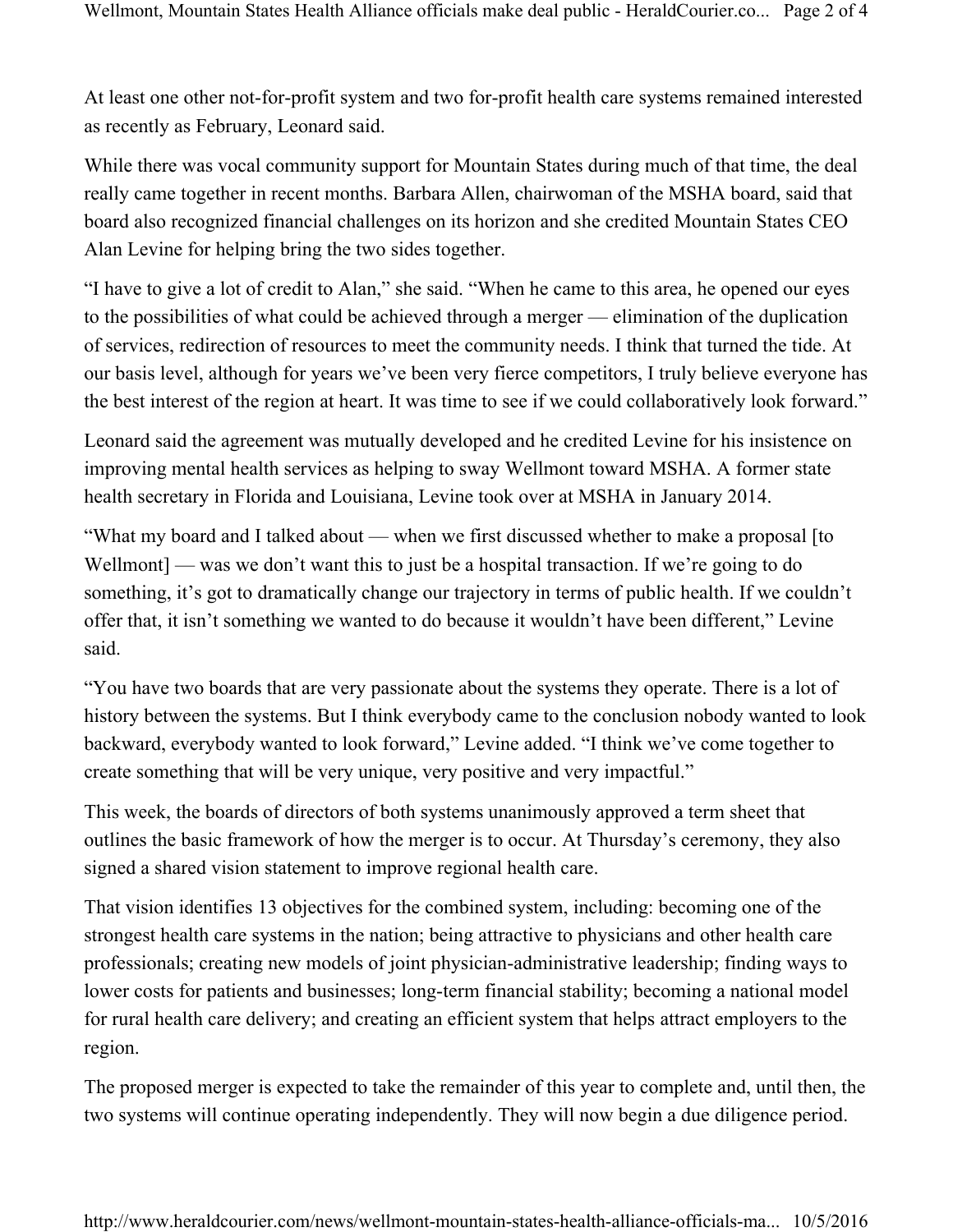Responsibility for developing many details of how the actual merger would transpire and drafting the definitive agreement now falls to an integration council made up of about 8-10 management and physician members from both sides and run by the chief operating officers of each system. A joint board task force comprised of six board members from each system will oversee their work and develop the management components.

"My personal opinion is that a lot of the heavy lifting has been accomplished in the first iteration," Allen said. "As we move forward to the definitive agreement a lot of the tough details are handled in the definitive agreement and everyone feels good about the vision and our work moving forward"

That work is expected to be completed in a few months with the definitive agreement then submitted to state health secretaries and attorneys general to review.

"We plan to work through the process outlined in the law — both in Tennessee and Virginia — to comply with that law and we're confident we'll be able to do it properly, through proper oversight from each state," Levine said.

If approved, the state agencies would then monitor the merged system to ensure it meets the objectives outlined in the agreement.

Under the proposed structure, Levine would serve as executive chairman and president, while Wellmont CEO Bart Hove would become CEO of the merged system. Marvin Eichorn, MSHA's chief operating officer, would fill that role with the new company and Wellmont Chief Financial Officer Alice Pope would become CFO of the new group.

A new board would be created with equal representation from both systems, two independent appointed members and East Tennessee State University President Brian Noland, who would be an ex-officio, non-voting member.

Many specifics of how a merged system would be structured and function are yet to be determined. In response to media questions, Levine said no layoffs are expected and there are no plans to close hospitals.

"Our goal is to improve the care of the all the citizens of the region we serve. By pooling our resources together, we feel like we can accomplish that task. The end goal is to make everyone's lives better in the region," Hove said.

A new primary focus of the merged systems would be increased treatment and services for the mentally ill and people with addictions.